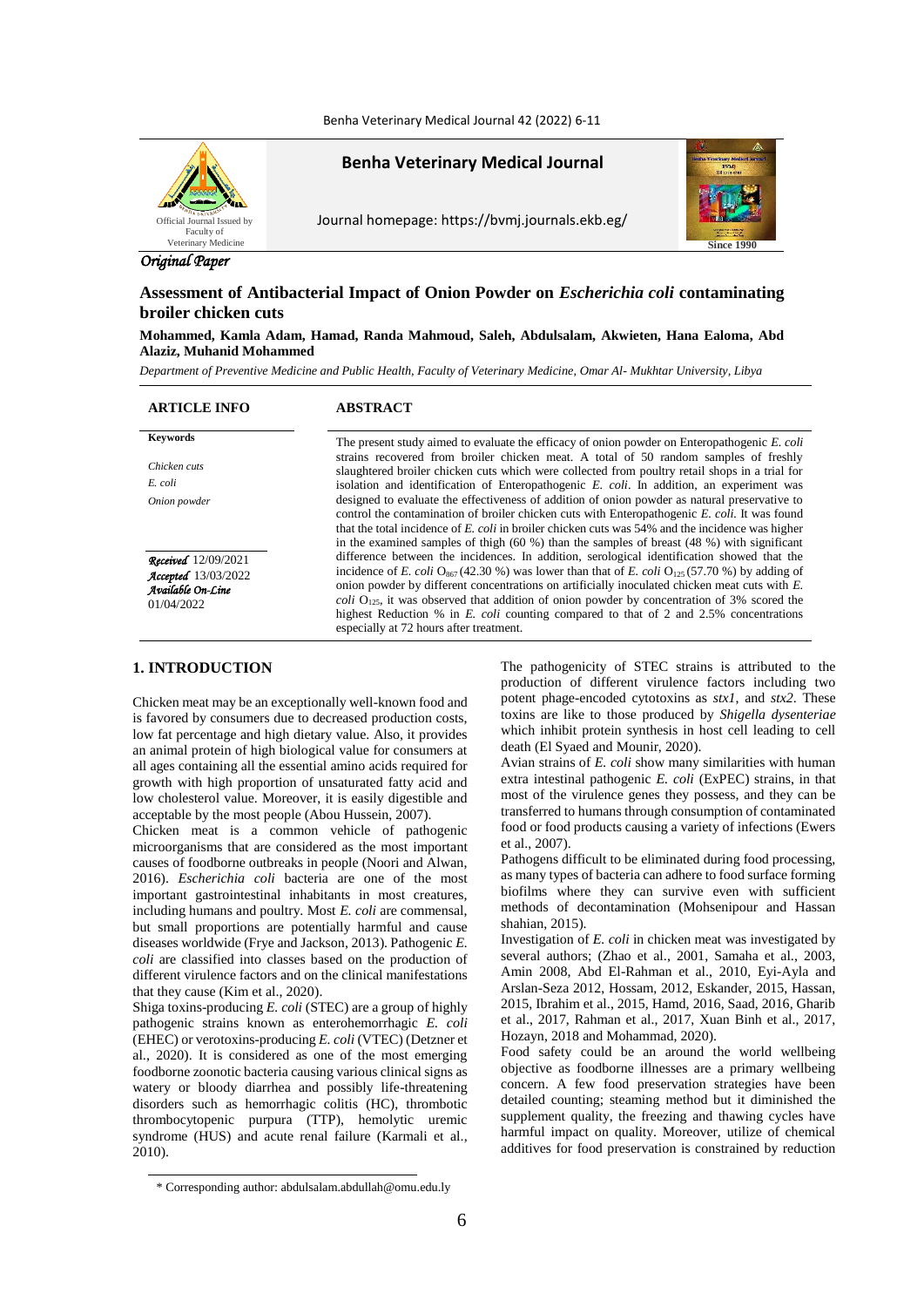in its sensory quality. Hence, there's a need to create sound science or innovatively based preservation strategies with the possibility holding food quality.

The utilize of manufactured compounds have critical disadvantages, such as expanding cost, dealing with hazards, concerns around residues on food and danger to human environment. Subsequently, there has been expanding interest to supplant manufactured additives with characteristic, successful and nontoxic compounds.

Considering the reality that poultry meat has a place to perishable foods, the most concern of industries is the shelflife expansion of the poultry meat. Present day patterns to realize this target incorporate the application of the hurdle technology concept and utilize of natural food preservatives so as to maintain negligible processing and also to provide protection from both spoilage and pathogenic microorganisms (Khiari et al., 2014).

Understanding of plant biochemistry, physiology and chemistry of natural products have appeared that the secondary metabolites may be utilized to control pathogenic bacteria to overcome the prior specified issues related with manufactured chemicals (Delaquis and Mazza, 2008).

Essential oils are considered great normal additives rather than chemical ones and their application in food meets the requests of consumers for gently prepared of normal products (Burt, 2004). Onion is the generic title of the *Allium cepa* family. It was cultivated 6000 years BC within the Nile valley. It has been respected all through time not only for its culinary utilize, but also for its therapeutic properties. Utilization of Onion is advantageous to human wellbeing as scientific studies show that Onion contains polyphenol molecules or phytonutrients which includes flavonoids, tannins as well as allicin which have antioxidant and antimicrobial properties (Skrinjar and Nemet, 2009).

The principal antimicrobial impact of Onion is attributed to quercetin and allicin (thio-2-propene-1-sulfinic acid-5-allylesters), quercetin attacks the bacteria DNA gyrase while, allicin prevents certain thiol containing enzymes in bacteria by the rapid reaction of thiosulfinates (Ankri and Mirelman, 1999).

Control of food poisoning bacteria remains an important objective for sectors of food industry; therefore, the main aim of the present study was to evaluate the efficacy of onion powder on Enteropathogenic *E. coli* strains recovered from broiler chicken cuts.

## **2. MATERIAL AND METHODS**

*2.1. Samples:*

A grand total of 50 random samples of freshly chicken cuts including, 25 breast and 25 thighs were collected from poultry retail shops. Each sample (250 g) was kept in a separate plastic bag and transferred directly to the laboratory under complete aseptic condition to be examined bacteriologically.

*2.2. Isolation and identification of E. coli from broiler chicken cuts:*

*2.2.1. Preparation of samples for bacteriological examinations:*

It was done according to APHA (2001). Accurately, 25 g of each sample were aseptically transferred into sterile blender flask containing 225 ml of sterile peptone water (0.1%) and homogenized at 4000 rpm for 2.5 minutes.

*2.2.2 Horizontal method for detection and enumeration of Escherichia coli (ISO 7251, 2005):*

Accurately, 1 ml from original dilution was inoculated into MacConkey's broth with inverted Durham´s tubes and then incubated at 35 °C for 24 hours. Positive result is indicated by gas production. Loopful from positive MacConkey's broth tubes were separately streaked onto Eosin Methylene Blue agar (EMB) then incubated at 37° C for 24 hours. Suspected colonies were metallic green in color. Suspected colonies were purified and inoculated into slope nutrient agar tubes for biochemical identification of E. coli (Quinn et al.  $2002$ 

Isolates were preliminary identified biochemically as E. coli then subjected to serological identification according to Kok et al. (1996) by using rapid diagnostic E. coli antisera sets (DENKA SEIKEN Co., Japan) for diagnosis of the Enteropathogenic types.

*2.3. Evaluation of onion powder efficacy on Enteropathogenic E. coli strains recovered from broiler chicken cuts:*

Commercial onion powder was obtained from a retail store. After sterilization at Autoclave, 3 different concentrations were prepared from onion powder including 2, 2.5 and 3% solutions. Each concentration was added to experimentally inoculated broiler chicken cuts samples with *E. coli O<sup>125</sup>* (EPEC) previously isolated from broiler chicken cuts with the rate of  $1 \times 10^8$  CFU/g. *E. coli* count was performed in the following times; 0, 2, 24, 48, 72, 96 and 120 hours, respectively. All samples were stored at 4 °C in the refrigerator. The color, odor and overall acceptability were determined for each sample of chicken meat. Finally, reduction % (R%) was calculated for each after addition of different concentrations of onion powder according to the following equation according to Beginner's Guide, (2017); **Reduction (R) %** =  $\frac{\text{Initial load}}{\text{Total load}}$ **Initial load - New count**  $\times 100$ 

### *2.4. Statistical analysis:*

The statistical analysis was carried-out using the Chi2-test for detection of the significant incidences of different E. coli isolates among different parts of broiler chicken cuts at different period of experiment and at different concentration of the onion powder, the statistical analysis was carried-out according to SAS, (2004).

**Initial load**

## **3. RESULTS**

The recorded results in **Table (1)** showed that the overall isolation rate of *E. coli* from chicken cuts was 54% and the incidence was higher in the examined samples of thigh (60 %) than the samples of breast (48 %) with significant difference between the incidences at  $P < 0.01$ .

Table 1 Incidence of different strains of isolated pseudomonas species from examined samples

| Chicken cuts     | No. of examined                | Positive samples |               |  |  |
|------------------|--------------------------------|------------------|---------------|--|--|
|                  | samples                        | No.              | $\frac{0}{0}$ |  |  |
| <b>Breast</b>    | 25                             | 12               | 48.0          |  |  |
| Thigh            | 25                             | 15               | 60.0          |  |  |
| Total            | 50                             | 27               | 54.0          |  |  |
| $Chi^2 = 8.22**$ | ** Significant at $(P < 0.01)$ |                  |               |  |  |

Results recorded in **Table (2)** cleared that the incidence of *E. coli*  $\Omega_{867}$  (42.30 %) was lower than that of *E. coli*  $\Omega_{125}$ (57.70 %). In addition, the incidence of  $E$ . *coli*  $O<sub>867</sub>$  was higher in the examined samples of thigh (23.08 %) compared to that of breast (19.24 %). Also, the incidence of  $E$ . *coli* O<sub>125</sub> was higher in the examined samples of thigh (34.6 %) compared to that of breast (23.08 %).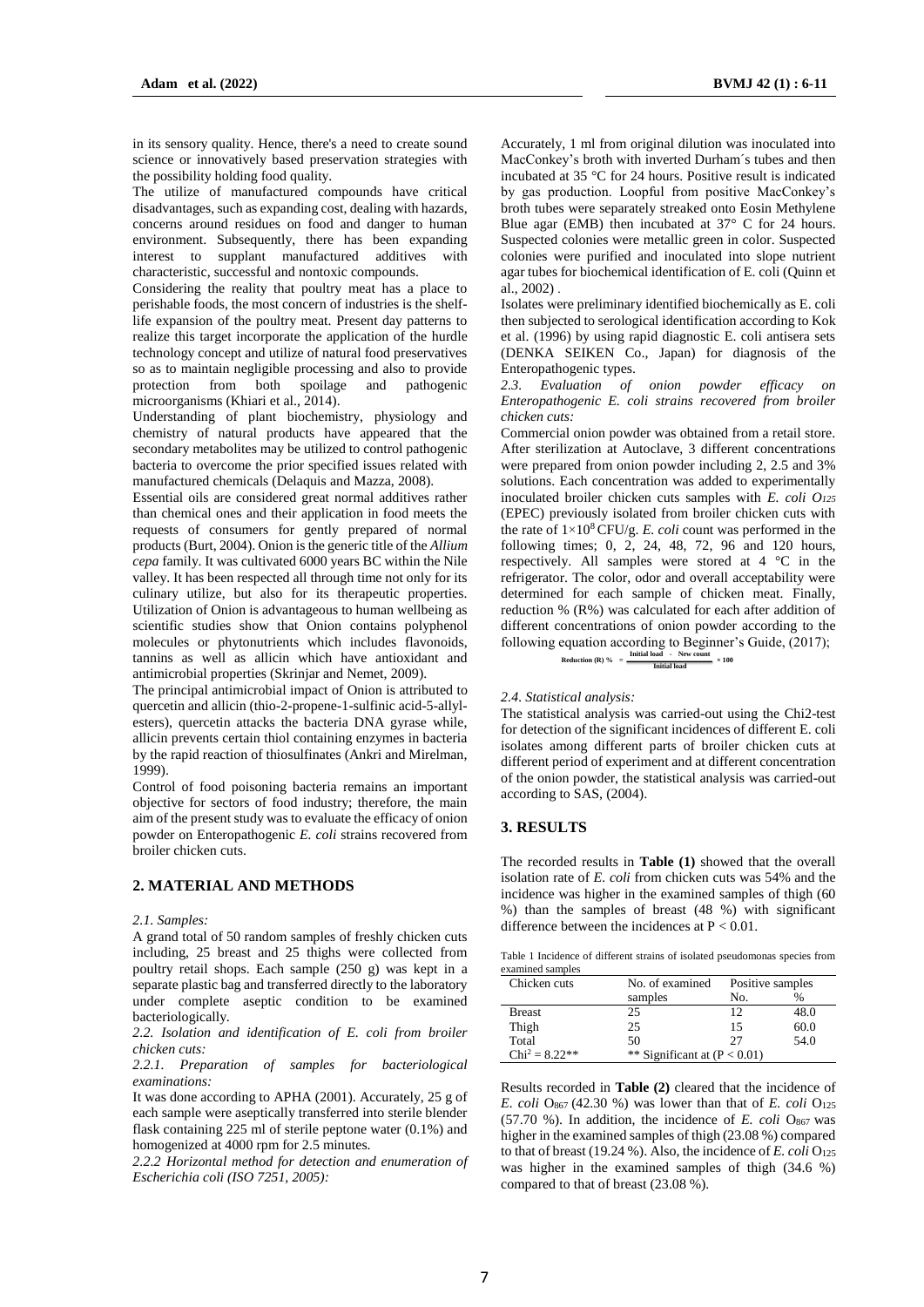| Table 2 Serotyping of enteropathogenic E. coli recovered from chicken cuts |               |               |       |       |    |       |  |
|----------------------------------------------------------------------------|---------------|---------------|-------|-------|----|-------|--|
| E. coli serotypes                                                          | Chicken cuts  |               |       | Total |    |       |  |
|                                                                            |               |               |       |       |    |       |  |
|                                                                            | <b>Breast</b> |               | Thigh |       | No | %     |  |
|                                                                            | No.           | $\frac{9}{6}$ | No.   | %     |    |       |  |
| $E.$ coli $O867$ (EHEC)                                                    | 5             | 19.24         | 6     | 23.08 | 11 | 42.30 |  |
| $E.$ coli $O125$ (EIEC)                                                    | 6             | 23.08         | 9     | 34.62 | 15 | 57.70 |  |
| Total                                                                      | 11            | 42.30         | 15    | 57.70 | 26 | 100.0 |  |

Results observed in **Table (3)** cleared that, the effect of Onion powder on artificially inoculated chicken cuts with *E. coli*, differ significantly ( $P < 0.01$ ) among storage time and concentrations of Onion powder. The findings clarified that 3 % concentration causes a higher reduction % in *E. coli* counting compared to that of the concentration 2 and 2.5 % of Onion powder. Also, by increasing the storage time, the effect of Onion powder decreased in prevention the growth of *E. coli* than the lower period of exposure to Onion powder. The results cleared that; efficacy of Onion powder decreased till reaching the storage period of 120 hours in which the spoilage time of broiler chicken cuts.

Table 3 Additional effect of Onion powder on artificially inoculated broiler chicken cuts with E. coli O125 (1×108 CFU/g) stored at refrigerator (4 °C)

| Storage   | Control            |                                          | Concentration of Onion powder |                 |       |                 |       |  |
|-----------|--------------------|------------------------------------------|-------------------------------|-----------------|-------|-----------------|-------|--|
| Time      | group              | 2 %                                      |                               | 2.5 %           |       |                 | 3 %   |  |
|           |                    | Count                                    | R%                            | Count           | R%    | Count           | R%    |  |
| Zero      | $1 \times 10^8$    | $1\times10^8$                            | 0.00                          | $1\times10^8$   | 0.00  | $1\times10^8$   | 0.00  |  |
| time      |                    |                                          |                               |                 |       |                 |       |  |
| 2 hours   | $3\times10^9$      | $4 \times 10^4$                          | 99.96                         | $2\times10^4$   | 99.98 | $1\times10^4$   | 99.99 |  |
| 24 hours  | $7\times10^9$      | $5 \times 10^3$                          | 99.99                         | $4 \times 10^3$ | 99.99 | $2\times101$    | 99.99 |  |
| 48 hours  | $6 \times 10^{10}$ | $4 \times 10^2$                          | 99.99                         | $1 \times 10^2$ | 99.99 | $1\times101$    | 99.99 |  |
| 72 hours  | $9 \times 10^{10}$ | $6 \times 10^2$                          | 99.99                         | $5 \times 10^2$ | 99.99 | $3\times10^{1}$ | 99.99 |  |
| 96 hours  | $8 \times 10^{11}$ | $5 \times 10^5$                          | 99.50                         | $9 \times 10^4$ | 99.91 | $9\times10^3$   | 99.91 |  |
| 120       |                    | Spoilage according to sensory evaluation |                               |                 |       |                 |       |  |
| hours     |                    |                                          |                               |                 |       |                 |       |  |
| $Chi^2 =$ | $10.23**$          | ** = Significant at $(P < 0.01)$         |                               |                 |       |                 |       |  |

The recorded results in **Table (4)** cleared that, the effects of Onion powder (3 %) on grades of sensory traits of chicken meat stored at refrigerator differ significantly ( $P < 0.01$ ) among different period of storage. The results cleared that, the sensory traits (color, odour, appearance, consistency and overall grades showed excellent grades at Zero time, 2 hours and good results observed at 24 hours, acceptable results observed at 48 hours, while, bad results observed at 72 hours, while the spoiled results observed at 96 hours of the storage.

Table 4 Changes in grades of sensory traits of treated chicken meat with Onion powder (2 %) stored at refrigerator (4 °C)

| Storage           | Grades of sensory traits |                |                |             |                |                                  |  |  |
|-------------------|--------------------------|----------------|----------------|-------------|----------------|----------------------------------|--|--|
| time              | Color                    | Odour          | Appearance     | Consistency | Overall        | Grade                            |  |  |
|                   | (5)                      | (5)            | (5)            | (5)         | (5)            |                                  |  |  |
| Zero              | 5                        | 5              | 5              | 5           | 5              | Excellent                        |  |  |
| time              |                          |                |                |             |                |                                  |  |  |
| 2                 | 5                        | 5              | 5              | 5           | 5              | Excellent                        |  |  |
| hours             |                          |                |                |             |                |                                  |  |  |
| 24                | $\overline{4}$           | 3.5            | $\overline{4}$ | 4           | 3.5            | Good                             |  |  |
| hours             |                          |                |                |             |                |                                  |  |  |
| 48                | 3                        | $\overline{c}$ | 3              | 2.5         | 2.5            | Acceptable                       |  |  |
| hours             |                          |                |                |             |                |                                  |  |  |
| 72                | 3                        | 2.8            | 3              | 2           | $\overline{c}$ | Bad                              |  |  |
| hours             |                          |                |                |             |                |                                  |  |  |
| 96                | $\overline{c}$           |                |                | 1           |                | Spoiled                          |  |  |
| hours             |                          |                |                |             |                |                                  |  |  |
| $Chi^2 = 15.39**$ |                          |                |                |             |                | ** = Significant at $(P < 0.01)$ |  |  |

Results observed in **Table (5)** cleared that, the effects of Onion powder on grades of sensory traits of chicken meat stored at refrigerator differ significantly ( $P < 0.01$ ) among different period of storage. The results cleared that, the sensory traits (color, odour, appearance, consistency and overall grades showed excellent grades at Zero time, 2 hours, and very good results observed at 24 hours, good results observed at 48 and 72 hours, while, acceptable results

observed at 96 hours, while the spoiled results observed at 120 hours of the storage.

| Table 5 Changes in grades of sensory traits of treated chicken meat with Onion |  |
|--------------------------------------------------------------------------------|--|
| powder (2.5 %) stored at refrigerator (4 $^{\circ}$ C)                         |  |

| Storage time                                          | Grades of sensory traits |                |            |             |         |            |  |
|-------------------------------------------------------|--------------------------|----------------|------------|-------------|---------|------------|--|
|                                                       | Color                    | Odour          | Appearance | Consistency | Overall | Grade      |  |
|                                                       | (5)                      | (5)            | (5)        | (5)         | (5)     |            |  |
| Zero time                                             | 5                        |                |            |             |         | Excellent  |  |
| 2 hours                                               |                          |                |            |             |         | Excellent  |  |
| 24 hours                                              | 4.7                      | 4.5            | 4.7        | 4.8         | 4.9     | Very good  |  |
| 48 hours                                              | 4.5                      | $\overline{4}$ |            |             |         | Good       |  |
| 72 hours                                              | 4                        | 3.5            | 3.8        | 3.6         | 3.5     | Good       |  |
| 96 hours                                              | 2.5                      | 2.5            | 2.7        | 2.5         | 2.5     | Acceptable |  |
| 120 hours                                             |                          |                |            |             |         | Spoiled    |  |
| $Chi^2 = 16.23**$<br>** = Significant at $(P < 0.01)$ |                          |                |            |             |         |            |  |

The results presented in **Table (6)** cleared that the effects of Onion powder on grades of sensory traits of chicken meat stored at refrigerator differ significantly ( $P < 0.01$ ) among different period of storage. The results cleared that, the sensory traits (color, odour, appearance, consistency and overall grades) showed excellent grades at Zero-time, 2 hour, very good results observed at 2 hours, good results observed at 24 and 48 hours, while acceptable results observed at 72 hours and the spoiled results observed at 96 hours of the storage

Table 6 Changes in grades of sensory traits of treated chicken meat with Onion powder (3 %) stored at refrigerator (4 °C)

| Storage time      | Grades of sensory traits |       |            |                                  |         |            |  |
|-------------------|--------------------------|-------|------------|----------------------------------|---------|------------|--|
|                   | Color                    | Odour | Appearance | Consistency                      | Overall | Grade      |  |
|                   | (5)                      | (5)   | (5)        | (5)                              | (5)     |            |  |
| Zero time         | 5                        |       |            |                                  | 5       | Excellent  |  |
| 2 hours           | 4.5                      |       | 4.5        | 4.5                              | 4.5     | Very good  |  |
| 24 hours          | 4                        | 3.5   | 4          | 4                                | 3.5     | Good       |  |
| 48 hours          | 3                        | 2     |            | 2.5                              | 3       | Good       |  |
| 72 hours          | 2.9                      | 2.5   | 2.6        | 2.4                              | 2.5     | Acceptable |  |
| 96 hours          | 1.5                      |       |            | 1.8                              |         | Spoiled    |  |
| $Chi^2 = 15.22**$ |                          |       |            | ** = Significant at $(P < 0.01)$ |         |            |  |

## **4. DISCUSSION**

In Egypt consumer´s habit is to purchase freshly slaughtered broiler chicken meat from poultry retail shops to consume it or to preserve it till need. Chicken differ from other food animals as its skin is not removed during cooking so it may be a source of contamination to meat. From the other side, meat acts as a good media for growth of many organisms due to its high nitrogenous compounds.

4.1. Incidence of *E. coli* from broiler chicken cuts:

The presence of *E. coli* in food was considered as an indicator of faults during preparation, handling or storage. It was also, considered as an indicator of fecal contamination, beside. It may induce severe diarrhea in infants and young children, as well as food poisoning and gastroenteritis among the adults (Hassan, 2007).

The recorded results in Table (1) revealed that the overall isolation rate of *E. coli* in broiler chicken cuts was 54% and the incidence was higher in the examined samples of thigh (60 %) than the samples of breast (48 %) with significant difference between the incidence at  $(P < 0.01)$ . Occurrence of *E. coli* in chicken cuts in the current work was nearly similar to that obtained by Rahman et al., (2017) (49.02%). In addition, the incidence was higher than that recorded by Abd El-Rahman et al., (2010) (10.6%), Zhao et al., (2001) (38.7 %), Samaha et al., (2003) (22.86 %), Amin (2008) (34%), Hossam, (2012) (10%), Mohamed, (2013) (40 %), Ibrahim et al., (2015) (4 %), Saad, (2016) (24 %), Gharib et al., (2017) (46.12%), Xuan Binh et al., (2017) (43.3%) and Hozayn, (2018) (46%). On contrary, it was lower than that recorded by and Eyi-Ayla and Arslan-Seza (2012) (87.5%),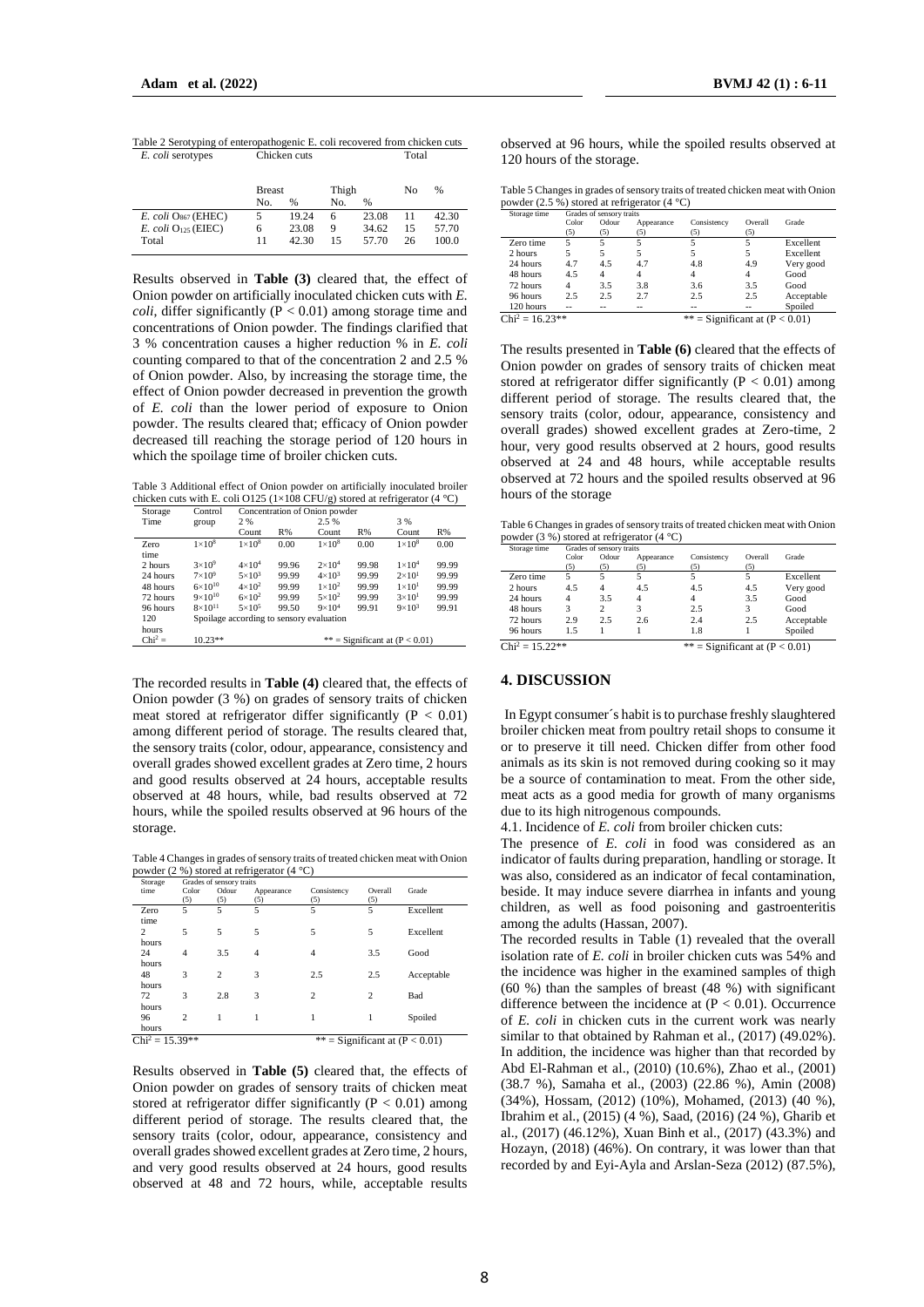Eskander, (2015) (66%), Hassan, (2015) (80%) and Hamd, (2016) (82%).

High incidence of *E. coli* is good marker to fecal contamination, water pollution and lack of sanitary condition during hand evisceration and washing of chicken carcasses.

Also, the recorded data in Table (1) showed that the prevalence of *E. coli* in the examined samples of chicken thigh (60%) was higher than that in breast samples (48%). These findings agreed with those of Eskander, (2015) who recorded that the prevalence of *E. coli* in breast (66%) was lower than that in thigh (76%), while it disagreed with that of Al-Dughaym and Al-Tabari, (2010) who found that the prevalence of *E. coli* in breast cut (70%) was higher than in thigh samples (60%). Lastly, results of broiler chicken cuts samples are exceeded the standard limit (free from *E. coli*) established by EOS, (2005).

Serotyping of the obtained isolates of Enteropathogenic *E. coli* from broiler chicken cuts was recorded in Table (1). It was found that the incidence of *E. coli*  $O_{867}$  (42.30 %) was lower than that of *E. coli* O<sub>125</sub> (57.70 %). In addition, the incidence of *E. coli* O<sub>867</sub> was higher in the examined samples of thigh (23.08 %) compared to that of breast (19.24 %). Also, the incidence of *E. coli* O<sub>125</sub> was higher in thigh samples (34.6 %) compared to that of breast (23.08 %). This finding was in harmony with that of Mohammad (2020) who found that occurrence of *E. coli* was higher in thigh samples (43%) compared to that of breast (27%). In addition, serotyping of *E. coli* isolates revealed the presence of *O<sup>26</sup>* (EPEC), *O86* (EHEC), *O119* (EPEC), *O126* (EIEC) and *O<sup>124</sup>* (ETEC) strains.

Generally, the presence of *E. coli* in broiler chicken cuts was considered as a sign for mishandling or contaminated environmental conditions which agreed with Frazier and Westhoff, (1998) and Hashim, (2003). *E. coli* related coliform bacteria predominant among aerobic commensal flora in gut of man, animal and poultry, so their presence in poultry carcasses is an indicator of fecal contamination.

4.2. Effect of adding Onion powder on artificially inoculated broiler chicken cuts with *E. coli*:

Sulphur compounds in Onions have also been shown to be anti-inflammatory both by inhibiting formation of thromboxanes and by inhibiting the action of plateletactivating factor (PAF). Thiosulfinates condition antithrombotic benefits, including antioxidant activity reduced serum cholesterol and enhance invitro platelet activity (Ying and Chang, 1998).

As shown in Table (3), it was noticed that the inoculated *E. coli* showed an increasing count by time passing in the control group that did not treat with Onion powder  $(1\times10^8)$ cfu/g at zero time till reach  $8\times10^{11}$  cfu/g after 96 hours) and spoiled after 120 hours.

Concerning the treated groups, the tabulated data showed that addition of Onion powder (2%) resulted in decrease of *E. coli* count (R% =  $99.96\%$ ) after 2 hours ( $4 \times 10^4$  cfu/g), then R% increased to 99.99% after 24 hours  $(5 \times 10^3 \text{ cftu/g})$ , 99.99% after 48 hours  $(4 \times 10^{2} \text{ cftu/g})$  and 99.99% after 72 hours (6×10<sup>2</sup> cfu/g). On contrary, R% of *E. coli* count slightly decreased to 99.5% after 96 hours  $(5\times10^5 \text{ cftu/g})$ . Finally, spoilage occurred after 120 hours.

Also, the presented data showed that addition of Onion powder (2.5%) resulted in decrease of *E. coli* count (R% = 99.98%) after 2 hours  $(2\times10^4 \text{ cftu/g})$ , then R% increased to 99.99% after 24 hours  $(4\times10^3 \text{ cftu/g})$ , 99.99% after 48 hours  $(1\times10^2 \text{ cftu/g})$  and 99.99% after 72 hours  $(5\times10^2 \text{ cftu/g})$ . On contrary, R% of *E. coli* count slightly decreased to 99.91% after 96 hours ( $9 \times 10^4$  cfu/g). Finally, spoilage occurred after 120 hours.

Finally, the presented data showed that addition of onion powder (3%) resulted in decrease of *E. coli* count ( $R\%$  = 99.99%) after different times of the experiment; 2 hours  $(1\times10^4 \text{ cftu/g})$ , 24 hours (20 cfu/g), 48 hours (10 cfu/g), 72 hours (30 cfu/g). On contrary, R% of *E. coli* count slightly decreased to 99.91% after 96 hours ( $9\times10^3$  cfu/g). Finally, spoilage occurred after 120 hours.

The recorded results clarified that addition of Onion powder (3%) scored the highest R% in *E. coli* counting compared to that of 2 and 2.5% concentrations especially at 72 hours after treatment.

Based on the results, the onion powder showed higher antimicrobial activity against *E. coli.* These findings agreed with those recorded by Azu and Onyeagba, (2007) who found that *E. coli* bacteria were less resistant to the extract of onion bulbs, Irkin and Arslan, (2010) who noticed that higher concentrations of onion extract had a significant impact on *E. coli*. In addition, the count of *E. coli* of the samples reached and exceeded the spoilage limit after 9 days at 4°C and Abdel-Salam et al., (2014) who found that red onion essential oils showed a stronger antimicrobial activity for decreasing count of *E. coli O157:H<sup>7</sup>* in sausage. On contrary, this result disagreed with those recorded by Ortiz, (2015) who found that onion was not effective against *E.coli* as no zones of inhibition were gotten and Ziarlarimi et al., (2016) who noticed that *E. coli* was resistant to the aqueous extracts of onion.

4.3. Changes in grades of sensory traits (colour, odour, appearance and consistency) of treated chicken meat with Onion powder:

Data presented in Table (4) clarified that the treated chicken meat with Onion powder (2%) showed an excellent grade of sensory traits at zero and 2 hours after treatment, while the grade decreased to good after 24 hours, then another decrease to acceptable after 48 hours and finally changed to bad after 72 hours while data presented in Table (5) clarified that the treated chicken meat with Onion powder (2.5%) showed an excellent grade of sensory traits at zero and 2 hours after treatment, while the grade decreased to very good after 24 hours, then another decrease to good after 48 and 72 hours and it was acceptable after 96 hours of treatment and finally, data presented in Table (6) clarified that the treated chicken meat with Onion powder (3%) showed an excellent grade of sensory traits at zero time after treatment, while the grade decreased to very good after 2 hours, then another decrease to good after 24 and 48 hours and finally changed to acceptable after 72 hours.

There was a decline of acceptability began after the first day of storage with marked reduction of odor, color, texture and overall acceptability values in the control samples at the 4<sup>th</sup> day (after 96 hours). Furthermore, the obtained results indicated that the best acceptability quality was attained at Onion powder (3%) treated chicken meat samples, while slight improvement in acceptability of Onion powder (2%) as compared with control samples. These results agreed with those obtained by Sasse et al. (2009) who reported that many herbs and spices as onion contain antioxidant components that improve both color and flavor stability in meat.

## **5. CONCLUSION**

The obtained results in the current work clarified that broiler chicken cuts had a significant incidence of enteropathogenic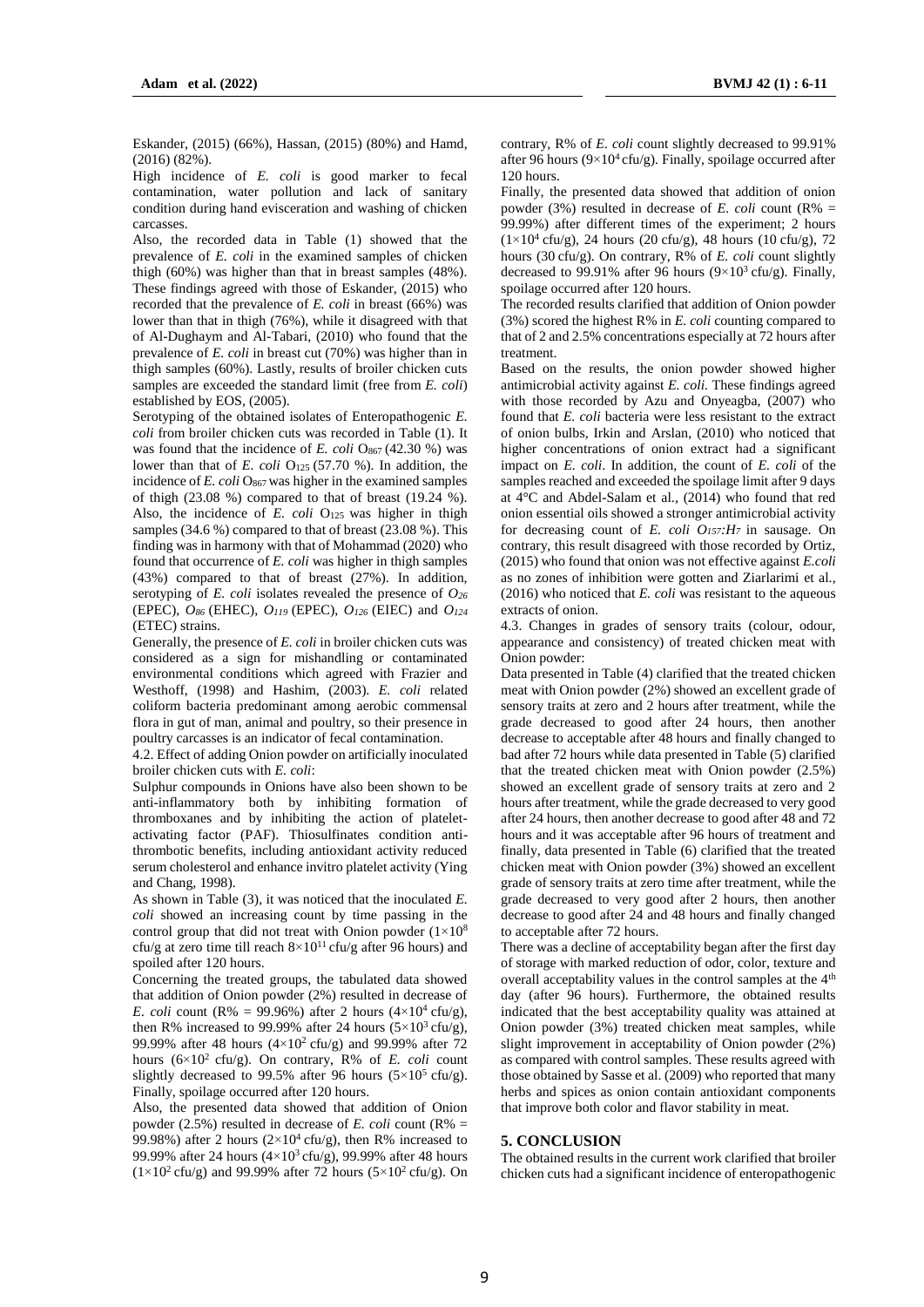*E. coli* that may represent a threat to human health. At the same time, detection of enteropathogenic *E. coli* reflected unsanitary conditions during the process of retailing and selling of freshly broiler chicken cuts. Application of onion powder as natural preservatives in order to control *E. coli* in fresh retailed chicken cuts clarified that addition of onion powder by concentration of 3% scored the highest reduction % in *E. coli* counting compared to that of 2 and 2.5% concentrations especially at 72 hours after treatment with acceptable sensory traits.

## **6. REFERENCES**

- 1. Abd El-Rahman, H. A.; Soad, A. S.; Mona, M. A., Amany, M. A. 2010. Microbiological evaluation of frozen chicken nuggets and strips. SC.V.M.J., XV (1):121-131.
- 2. Abdel-Salam, A. F., Shahenda, M. E., Jehan, B. A., 2014. Antimicrobial and antioxidant activities of red Onion, Garlic and Leek in sausage. African Journal of Microbiology Research, 8(27), 2574-2582.
- 3. Abou Hussein R. A. 2007. Detection of food mediated pathogens in some meat and chicken products by using recent techniques. Ph. D., Thesis (Meat Hygiene), Fac. Vet. Med., Banha University, Egypt.
- 4. Al-Dughaym, A., Al-Tabari, G.F. 2010. Safety and quality of some chicken meat products in Al-Ahsa markets, Saudi Arabia. Saudi J. Biol. Sci., (17): 37-42.
- 5. Amin Hala, M. 2008. Characterization of certain bacteria isolated from deboned poultry meat. Ph.D. Thesis (Meat Hygiene), Fac. Vet. Med., Alex. Univ., Egypt.
- 6. Ankri, S., Mirelman, D., 1999. Antimicrobial properties of allicin from garlic. J. Microb Infect, 1(2): 125-129.
- 7. APHA (American Public Health Association), 2001. Compendiums of methods for microbiological examination of foods. 4th ed. 1st, NW Washington DC.365-366
- 8. Azu, N.C., Onyeagba, R.A., 2007. Antimicrobial properties of extracts of Allium cepa (Onions) and Zingiber officinale (Ginger) on Escherichia coli, and Bacillus subtilis. The internet journal of Tropical medicine, 3(2): 277-286.
- 9. Beginner's Guide Log Reductions 2017. https://www.endurocide.com/knowledgebase/blogs/log-reductions-a-beginners-guide-2/
- 10. Burt, S., 2004. Essential oils: Their antibacterial properties and potential applications in foods-a review. International Journal of Food Microbiology, 94:223- 253.
- 11. Delaquis P.J., Mazza G. 2008. Antimicrobial properties of isothiocyanates in food preservation. J. Food Technol., 49:73-84 .
- 12. Detzner, J., Pohlentz, G., Müthing, J., 2020. Valid Presumption of Shiga Toxin-Mediated Damage of Developing Erythrocytes in EHEC-Associated Hemolytic Uremic Syndrome. Toxins 12, 373.
- 13. Elsyaed, M.S.A.E., Mounir, M., 2020. Virulence Factors and Antimicrobial Resistance Patterns of Non-O157 Shiga Toxin-producing Escherichia coli Isolated from Different Sources at Sadat City. Microbiology Research Journal International, 64-73.
- 14. EOS, 2005. Egyptian Organization for Standardization and Quality Control for chicken carcasses, No. 1090.
- 15. Eskander M. M. S. 2015. Enteropathogens in poultry carcasses. MVSc. Thesis (Meat Hygiene), Fac. Vet Med. Alex. Univ.
- 16. Ewers, C., Li, G., Wilking-Kiessling, S., Alt, K., Antao, E.M., 2007. Avian pathogenic, Uropathogenic, and new-born meningitis-causing Escherichia coli: how closely related are they? Int. J. Med. Microbiol., 297:163-176.
- 17. Eyi- Ayla, Arslan-Seza 2012. Prevalence of Escherichia coli in retail poultry meat, ground beef and beef. J. Med. Weter., 68 (4): 237-240
- 18. Frazier, W.C., Westhoff, D.C. 1998. Food Microbiology. McGraw-Hill Book Comp. Singapore. Pp 539 .
- 19. Frye, J.G., Jackson, C.R., 2013. Genetic mechanisms of antimicrobial resistance identified in Salmonella enterica, Escherichia coli, and Enteroccocus spp. isolated from US food animals. Frontiers in microbiology 4, 135.
- 20. Gharib A. A., Sleim M. A., Hegazy M. I., Abdelwahab, A.M., Adly S. H. 2017. Bacteriological and molecular studies of garlic effect on some virulence genes of Escherichia coli of chicken origin. BVM J.,  $32, (1)$ : 29 - 40
- 21. Hamd, Randa, M., 2016. Microbiological Evaluation of Broiler Chicken Carcasses in Alexandria Province. M. V. Sc., (Meat Hygiene) Fac. Vet., Med., Alex. Univ.
- 22. Hashim, E. S. Y. 2003. Aerobic and anaerobic enterotoxigenic bacteria in ready-to-eat food. Ph.D. Thesis, Fac. Vet. Med. Moshtohor, Zagazig Univ. Benha Branch.
- 23. Hassan, O. S. 2015. Microbiological Status of Poultry Carcasses from Retailed Outlets in Alexandria Province. M. V. Sc., (Meat Hygiene) Fac. Vet., Med., Alex. University.
- 24. Hassan, Z.H. 2007. Studies on food poisoning microorganisms in some meat products. M. V. Sc. Thesis (Meat Hygiene), Fac. Vet. Med. Menofia Univ., Sadat branch.
- 25. Hossam, S.A. 2012. Bacteriological and viral view of poultry meat prepared in private poultry shops. M. V. Sc., (Meat Hygiene) Fac. Vet., Med., Alex. University.
- 26. Hozayn, A. K. 2018. Prevalence of food poisoning bacteria in retailed chicken carcasses in Alexandria Province. Ph.D. Thesis (Meat Hygiene), Fac. Vet. Med. Alex. Univ.
- 27. Ibrahim M.A., Emeash H.H., Ghoneim N.H., Abdel-Halim M.A. 2015. Seroepidemiological studies on poultry salmonellosis and its public health importance. J. World's Poult. Res. 3(1): 18-23.
- 28. Irkin, R., Arslan, M., 2010. Effect of Onion (Allium cepa L.) extract on microbiological quality of refrigerated beef meat. Journal of muscle foods, 21(2): 308-316.
- 29. ISO 7251: 2005. Microbiology of food and animal feeding stuffs — Horizontal method for the detection and enumeration of presumptive Escherichia coli — Most probable number technique. This standard was last reviewed and confirmed in 2019.